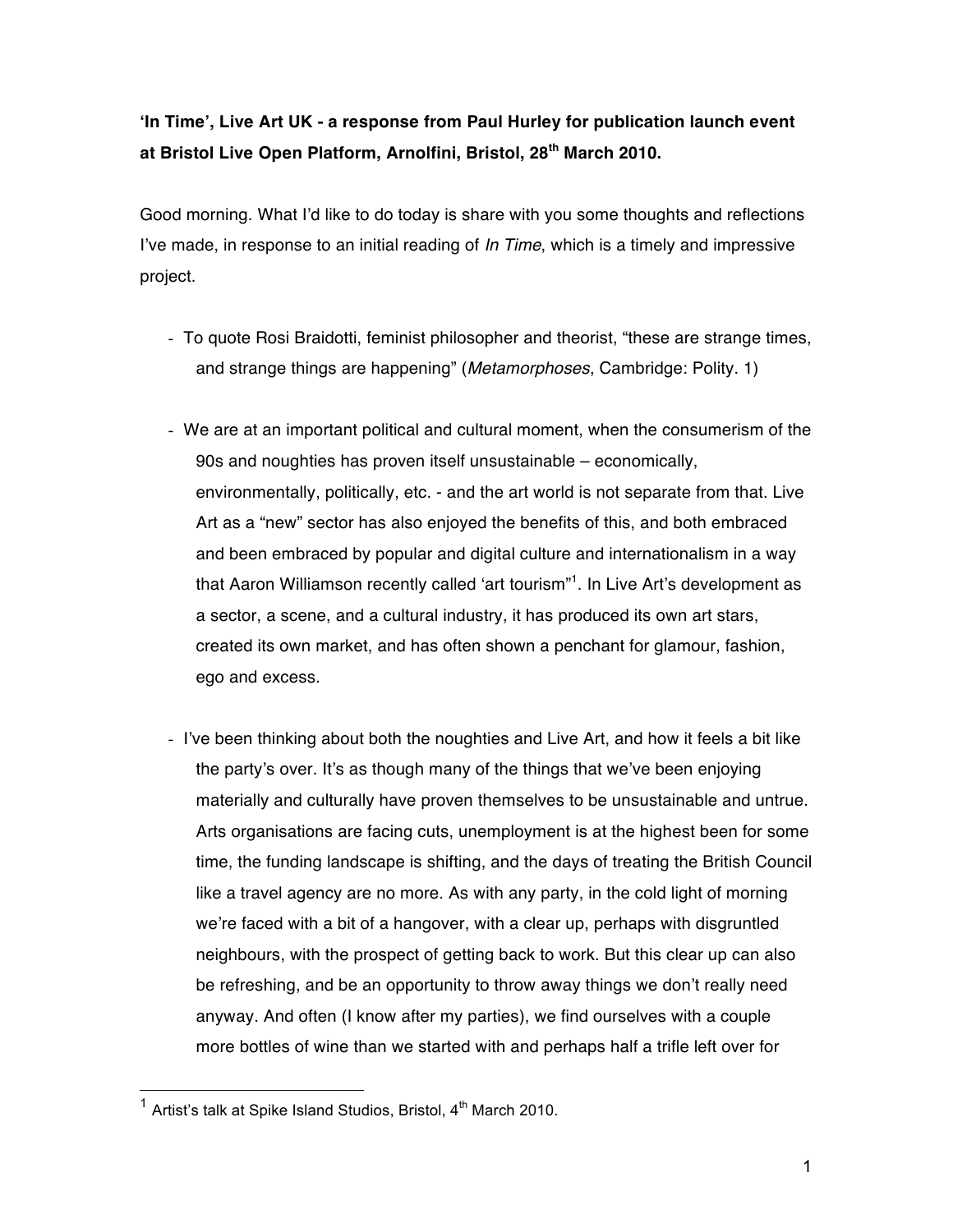breakfast. This is not necessarily a bad thing.

- And I was thinking about resilience, and about something that Robyn Archer said at the NRLA last week, about resilience being the opposite of efficiency, and I was thinking about Live Art and artists' networks in light of this. I was thinking about artists' networks being based not on policy, strategy or efficiency, but on friendship, kinship and intuition, and about how this relates to resilience, to sticking through times thick and thin.
- As LADA write in ʻIn Time' "[a] key strength of the sector is the extraordinary collaborative sharing that takes place therein," (6)
- In these strange times, the revisions and changes that we and that Live Art face are unavoidable, and I wonder if perhaps a decentralized future will not be a bad thing. As a diverse and amorphous "sector" Live Art more than other forms is not reliant on London, on regional centres, on institutions and museums, although we (/I) sometimes still crave the validation that establishment provides. We should be prepared to go further, to actively decentralize both geographically and contextually – placing ourselves in rural, suburban and non-art contexts - and as artists in the South West explore what networks, contexts, enthusiasms and sensibilities we share.
- The optimistic side of me wonders if this might work with ACE's proclaimed objective of making art available to all. Live Art does this not through extensive and expensive outreach programmes to bring people in to our galleries and theatres, but through us taking the initiative to go out into non-art contexts, be they in urban, suburban or rural areas, neighbourhoods and communities.
- Richard Kingdom writes in ʻIn Time' about the opportunities "to present new work in unusual contexts within cities, commuter towns, sleepy hamlets and bygone seaside resorts – sometimes with funding, often without – replacing the decaying UK touring circuit with something far more exciting, and finding innovative and effective ways of engaging with the people that live there"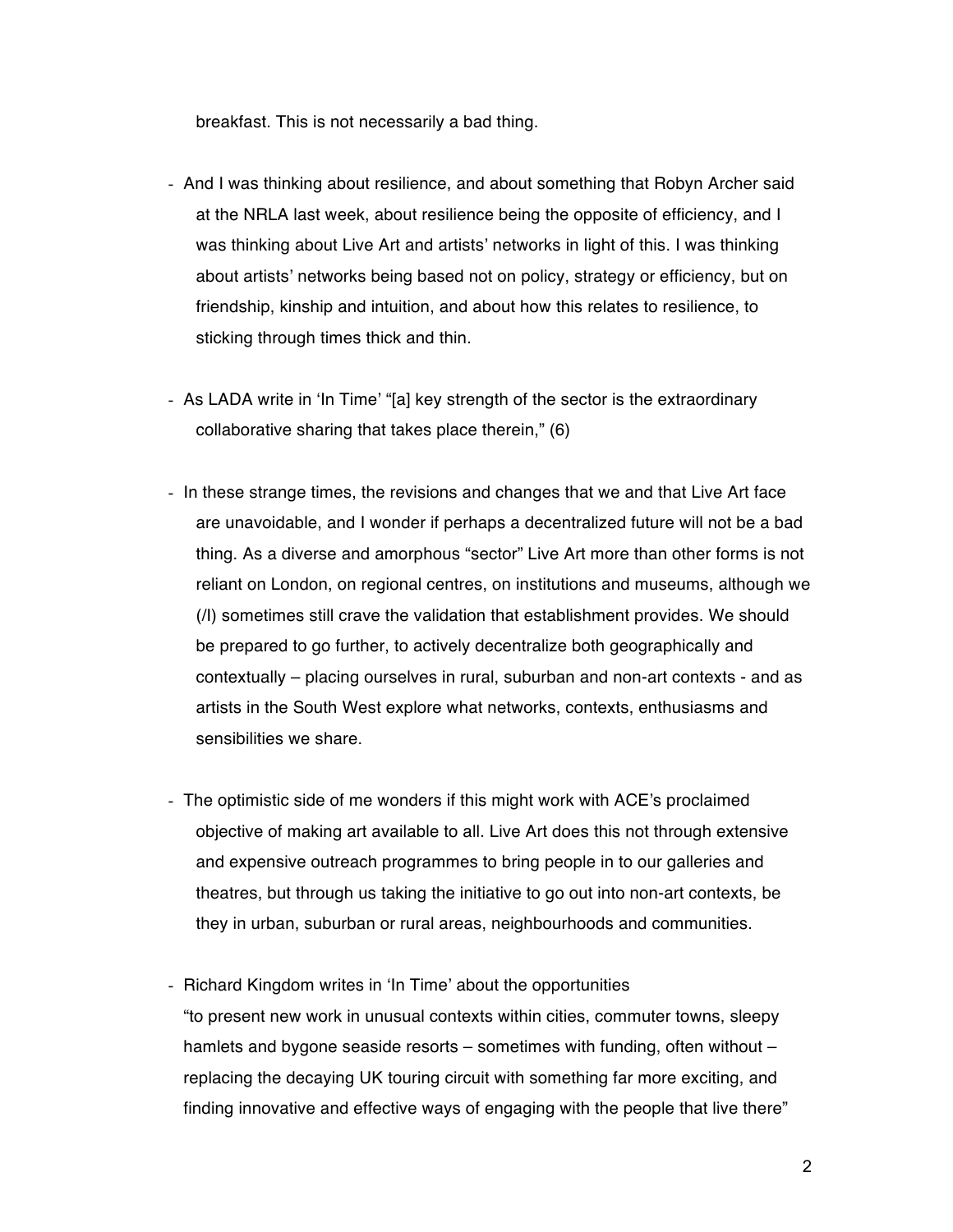- I think most of us will agree on the importance and strength of local, regional, national and international artists networks in Live Art, but as Niki Russell points out, "[a]ny attempt to measure the importance or impact of a network is fraught with difficulties. From within, productive activity is judged according to autonomously determined values, decided through the ongoing and repeated interactions of the network members. This renders such relations distinct from the formal hierarchies of measurement and means the value of a network is difficult to quantify because of its collective, intangible nature. I believe that this viewpoint is at odds with the nature of funding. I therefore appreciate the requirement for these two contrasting structures to meet somewhere in the middle for each to support the other, whilst I also wonder what a counterstrategy of value production might be?" (14)

- Is there something ʻanarchic', unconventional, fluid and rhizomatic about Live Art that is resistant / incompatible with state funding? (ref. Residence event at Tobacco Factory and Gary Anderson at the Institute for the Practice of Art and Dissent at Home)
- Is there something politically problematic about artists working often hand-tomouth, living with instability and often working below minimum wage and / or unpaid, whilst the bureaucrats, programmers, curators and academics who validate and control the structures and contexts within which we sometimes work, are on substantially larger and steadier incomes?
- I think here of puissance (pressure) / pouvoir (potential), or conceptions of power as a dual force of oppression and resistance?
- And finally I want to quote a couple of further things from Rosi Braidotti:
- "Crucial to the ethics of sustainability: the transformation of negative into positive passion and through that a non-normative concept of limit. Affectivity in fact is that which activates an embodied subject, empowering him/her to interact with

(17)